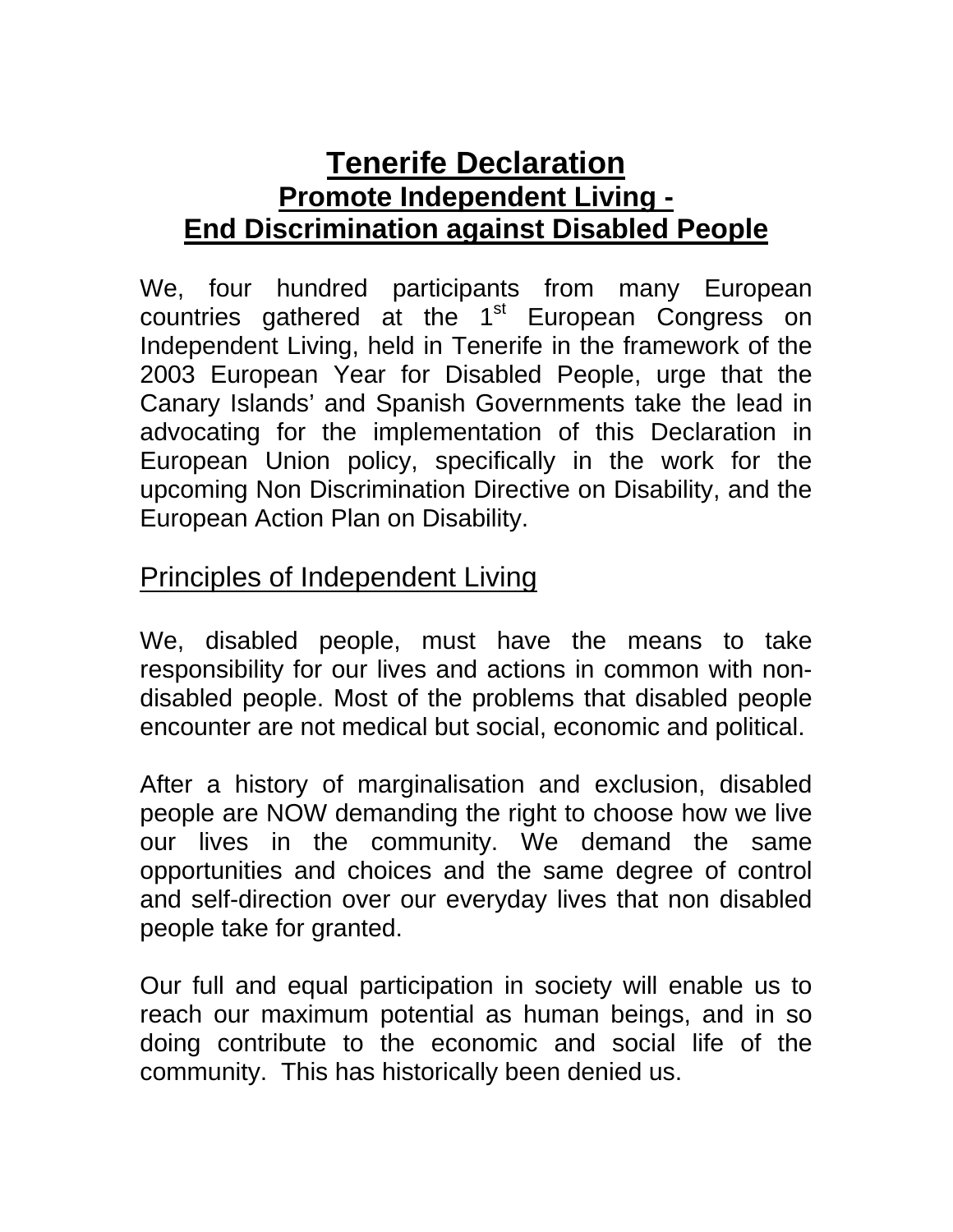Disabled people must be viewed as the experts on their lives. As experts, we have the right and responsibility to speak on our own behalf. Furthermore, disabled people need to control our own organizations.

Independent Living is a fundamental Human Right for all disabled people regardless of the nature and extent of their impairment. These include people with learning difficulties, mental health system users and survivors, disabled children and older disabled people.

All life and diversity should be valued. Every human being should have the right to make choices about issues affecting their lives.

## We Affirm

In all activities of the public sector such as infrastructure planning, education, transportation, employment measures and other services, the needs of disabled people must be fully taken into account through Universal and Inclusive Design. Service design and implementation must follow independent living principles and centre on a person's individual needs.

Personal Assistance enables persons with physical, sensory, intellectual, and other impairments to live a self directed life in the community, enabling fuller participation in all human activities. Examples include, parenting, sexual activities, education, employment, environmental development, leisure, culture and politics.

Disabled people should have maximum control over disability and independent living related services. These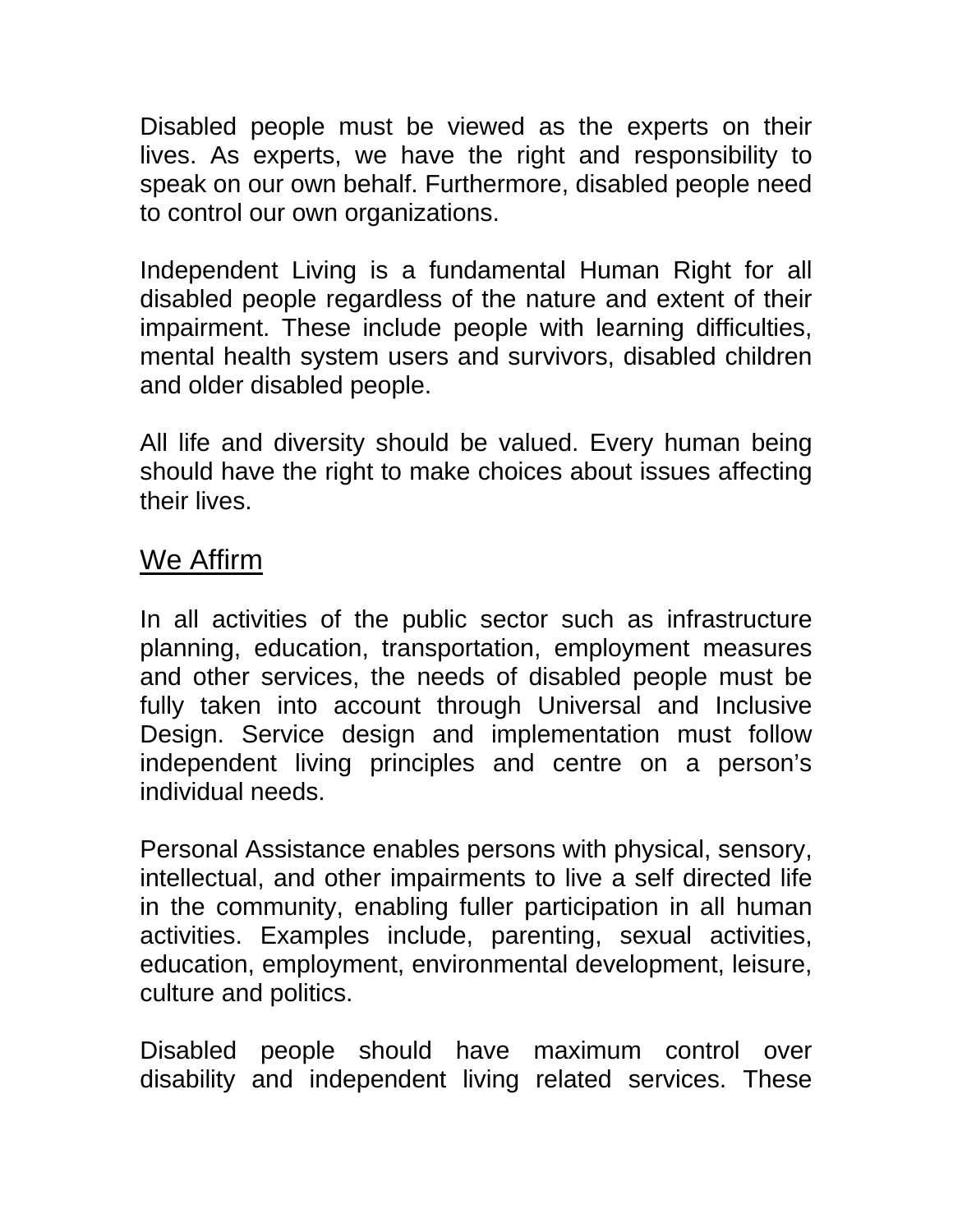should include public financing, advocacy, training, and peer support for people who may not be able, or wish, to take full control of their lives.

It is unacceptable that European disabled citizens are still kept in residential institutions, because of the lack of appropriate living alternatives in the community.

We stress that independent living support services are essential in order for disabled people to enjoy basic freedoms and must be funded by all Governments. We, disabled people from all over Europe, do not accept any funding limitations in regards to our basic freedom. If necessary we are ready to challenge these assumptions about the lack of resources.

## European Union

We urge the European Union (EU) to continue to expand its human rights policies to improve the quality of life of disabled people through freedom of choice and higher quality of services.

We condemn any type of segregation and institutionalisation that are a direct violation of our Human Rights. Governments must implement and enforce legislation that protects the Human Rights and equal opportunities of disabled people.

We urge the EU to adopt measures that will guarantee and prioritise community based, over institution type, solutions in the area of disability support services.

Disabled people must be given the choice to convert disability related support services, that are currently received